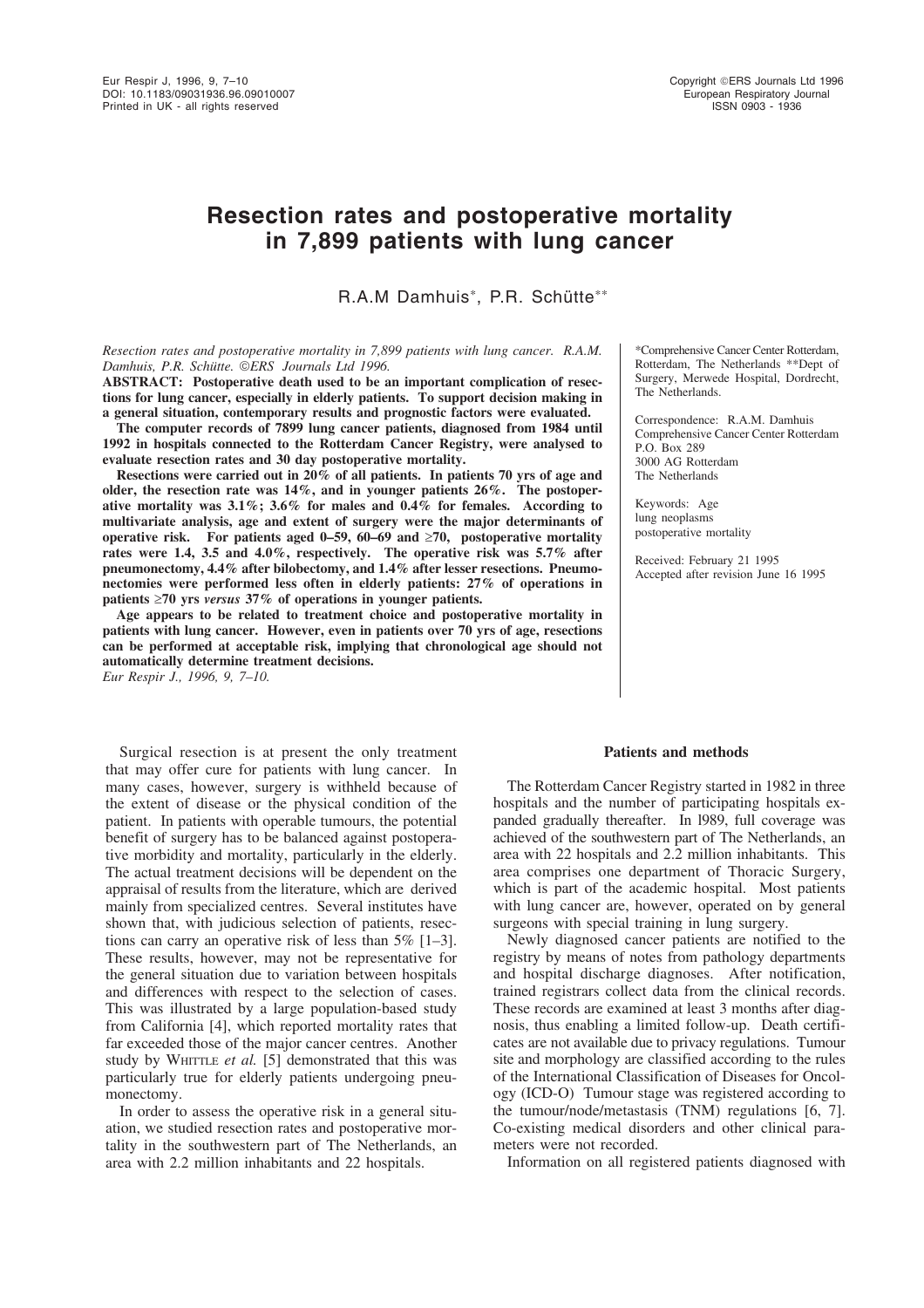|                     | Males       |                        |         | Females     |                        |         |  |  |
|---------------------|-------------|------------------------|---------|-------------|------------------------|---------|--|--|
|                     | $\mathbf n$ | Resection<br>rate $\%$ | p-value | $\mathbf n$ | Resection<br>rate $\%$ | p-value |  |  |
| Age                 |             |                        |         |             |                        |         |  |  |
| $0-59$ yrs          | 1179        | 27                     | < 0.001 | 418         | 27                     | < 0.001 |  |  |
| $60 - 69$ yrs       | 2150        | 27                     |         | 365         | 21                     |         |  |  |
| $\geq 70$ yrs       | 3395        | 14                     |         | 392         | 14                     |         |  |  |
| Morphology          |             |                        |         |             |                        |         |  |  |
| Squamous cell       | 2672        | 31                     | < 0.001 | 265         | 29                     | < 0.001 |  |  |
| Adenocarcinoma      | 1040        | 35                     |         | 326         | 40                     |         |  |  |
| Small cell          | 1106        | $\overline{2}$         |         | 252         | 3                      |         |  |  |
| Other/not specified | 1906        | 9                      |         | 332         | 9                      |         |  |  |
| Year of diagnosis   |             |                        |         |             |                        |         |  |  |
| 1984-1989           | 3540        | 21                     | 0.07    | 606         | 20                     | 0.63    |  |  |
| 1990-1992           | 3184        | 19                     |         | 569         | 21                     |         |  |  |

Table 1. – Resection rates in 6,724 men and 1,175 women with lung cancer

lung cancer between January 1984 and December 1992 was evaluated. Twenty eight patients with carcinoma *in situ*, 16 with sarcomas and 47 with carcinoid tumours were excluded, as were metachronous tumours. For purposes of tabulation and analysis, postsurgical TNM categories were combined, as were ICD-O codes. For synchronous tumours, only the most advanced lesion was used in the analyses. With respect to type of treatment, only resectional operations were evaluated. Operative mortality was defined as death within 30 days of operation. Thirty two patients who received preoperative radiotherapy or chemotherapy were included for the analysis of resection rates but excluded from the analysis of postoperative mortality, to enable a valid evaluation of the stage parameter. One of these patients died postoperatively. For the evaluation of trends, two periods were defined (1984–1989 and 1990–1992) with approximately equal numbers of patients.

Resection rates and operative mortality rates were tabulated and evaluated with chi-square statistics. Operative mortality was then analysed using multivariate logistic regression. The categories of the variables were represented by indicator variables and their predictive value was assessed with the p-value of the log likelihood. Only variables significantly improving the fit of the model (p<0.05), were included in the final model. Odds ratios were calculated together with 95% confidence intervals, and represent the relative risk as compared to the reference category.

#### **Results**

In the period 1984–1992, 7,899 patients had been diagnosed with lung cancer, 9% on clinical grounds, 14% by cytology, and the remainder by histological examination. Of these patients, 20% underwent resection (table 1). For patients 70 years of age and older, the resection rate was half that for younger patients. Patients with adenocarcinoma were more frequently treated by surgery than those with squamous cell carcinoma; resections were rare in patients with small cell carcinoma. Gender and year of diagnosis were not significantly related to

treatment choice. Female patients were generally younger than males and were more often diagnosed with adenocarcinoma.

Table 2. – Postoperative mortality in 1,577 patients with lung cancer

|                   | $\mathbf n$ | Postop<br>mortality<br>$\%$ | p-value* | OR**<br>$(95\% \text{ CI})$ |
|-------------------|-------------|-----------------------------|----------|-----------------------------|
| Gender            |             |                             |          |                             |
| Male              | 1338        | 3.6                         | 0.01     | <b>NS</b>                   |
| Female            | 239         | 0.4                         |          |                             |
| Age               |             |                             |          |                             |
| $0-59$ yrs        | 418         | 1.4                         | 0.06     | 1                           |
| $60 - 69$ yrs     | 638         | 3.5                         |          | $2.6(1.0-6.4)$              |
| $\geq 70$ yrs     | 521         | 4.0                         |          | 3.6(1.4–8.9)                |
| <b>Morphology</b> |             |                             |          |                             |
| Squamous cell     | 881         | 3.4                         | 0.87     | <b>NS</b>                   |
| Adenocarcinoma    | 485         | 2.7                         |          |                             |
| Small cell        | 26          | 3.9                         |          |                             |
| Other             | 185         | 2.7                         |          |                             |
| Type of surgery   |             |                             |          |                             |
| Pneumonectomy     | 530         | 5.7                         | < 0.001  | $4.5(2.3-8.8)$              |
| Bilobectomy       | 135         | 4.4                         |          | $3.5(1.3-9.4)$              |
| Lobectomy/other   | 912         | 1.4                         |          | 1                           |
| <b>Stage</b>      |             |                             |          |                             |
| 1                 | 1022        | 2.9                         | 0.82     | <b>NS</b>                   |
| Н                 | 272         | 3.7                         |          |                             |
| <b>III/IV/X</b>   | 283         | 3.2                         |          |                             |
| Year of diagnosis |             |                             |          |                             |
| 1984-1989         | 852         | 2.8                         | 0.47     | <b>NS</b>                   |
| 1990-1992         | 725         | 3.5                         |          |                             |

\*: univariate analysis: \*\*: multivariate analysis. OR: odds ratio; 95% CI: 95% confidence interval; NS: nonsignificant.

Table 3. – Association between age and type of surgery

| Age               | Pneumonectomy Bilobectomy |      | Lesser |
|-------------------|---------------------------|------|--------|
| yrs               | $\%$                      | $\%$ | %      |
|                   | 38                        | 10   | 52     |
| $0 - 59$<br>60-69 | 36                        |      | 55     |
| >70               |                           |      | 65     |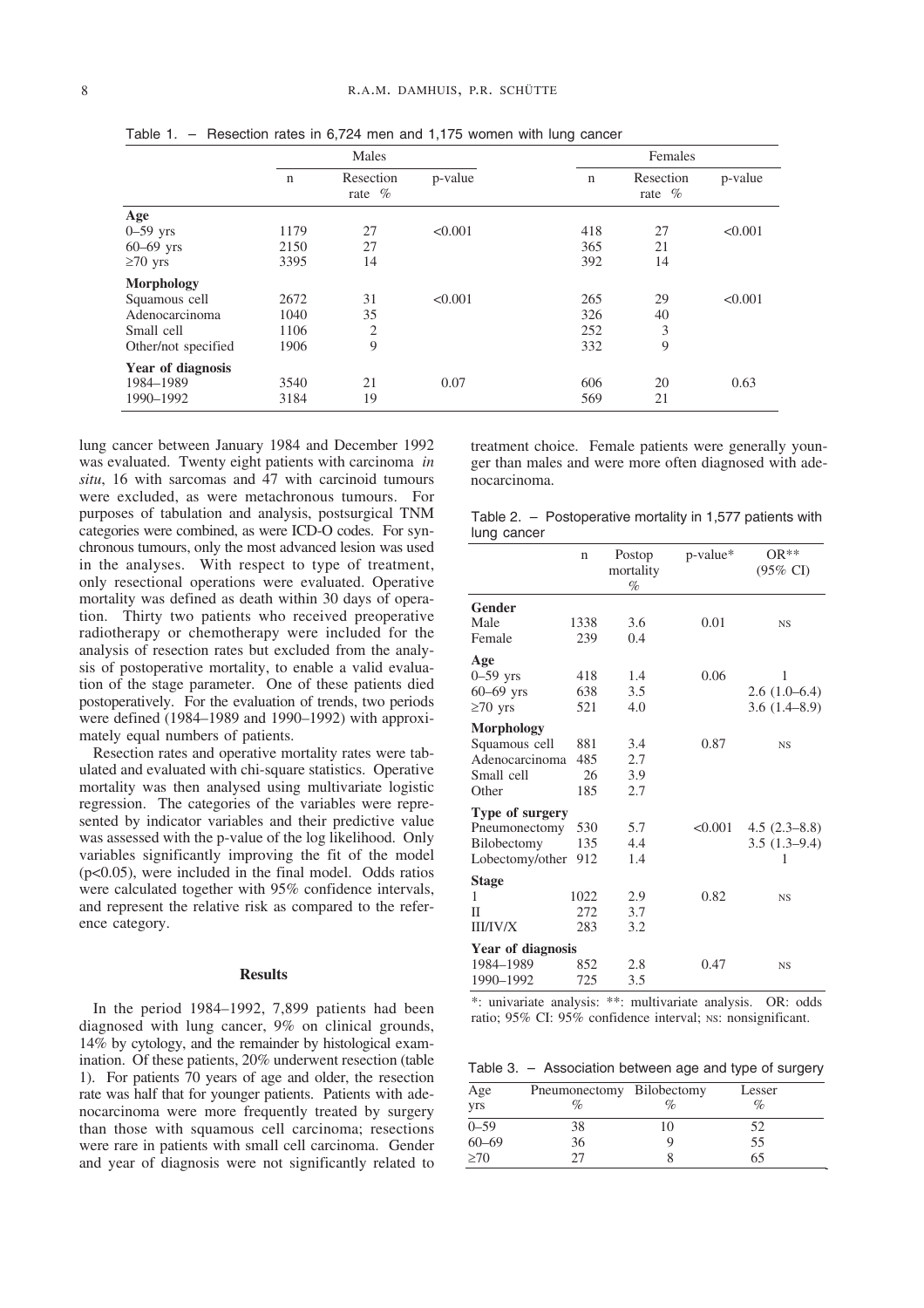|                  |                         |                                |           |          | Operative mortality at $\geq 70$ yrs |               |          |                      |      |                  |  |
|------------------|-------------------------|--------------------------------|-----------|----------|--------------------------------------|---------------|----------|----------------------|------|------------------|--|
| First            | $\geq 70$ yrs<br>[Ref.] |                                | Period    | Overall  |                                      | Pneumonectomy |          | Lesser<br>resections |      | Definition       |  |
| author           |                         | $\%$ *                         |           | n        | $\%$                                 | $\mathbf n$   | $\%$     | $\mathbf n$          | $\%$ |                  |  |
| <b>GINSBERG</b>  | $[2]$                   | 20                             | 1979-1981 | 32/453   | 7                                    | 5/85          | 6        | 27/368               | 7    | $30 \text{ day}$ |  |
| KOHMAN           | [11]                    | 20                             | 1972-1984 | 7/97     |                                      |               |          |                      | -    | Hospital         |  |
| DENEFFE          | [12]                    | 10                             | 1970-1984 | 8/71     | 11                                   |               |          |                      |      | 30 day           |  |
| ROXBURGH         | [13]                    | 24                             | 1983-1986 | 3/43     | 7                                    | 2/22          | 9        | 1/21                 | 5    | Hospital         |  |
| <b>ISHIDA</b>    | $^{[3]}$                | 25                             | 1974-1989 | 6/167    | 4                                    | 0/11          | $\Omega$ | 6/156                | 4    | Hospital         |  |
| WHITTLE          | [5]                     | $\qquad \qquad \longleftarrow$ | 1983-1985 | 75/903   | 8                                    | 16/94         | 17       | 59/809               | 7    | $30 \text{ day}$ |  |
| PATEL            | [14]                    | $\qquad \qquad$                | 1985–1990 |          | —                                    | 17/197        | 9        |                      |      | Hospital         |  |
| ROMANO**         | [4]                     | 30                             | 1983-1986 | 295/3831 | 8                                    | 65/332        | 20       | 230/3499             | 7    | Hospital         |  |
| <b>GEBITEKIN</b> | $[15]$                  | 22                             | 1980–1988 | 13/145   | 9                                    | 5/47          | 11       | 8/98                 | 8    | Hospital         |  |
| Au               | [16]                    | $\qquad \qquad \longleftarrow$ | 1980-1987 | 23/212   | 11                                   | 15/70         | 21       | 8/142                | 6    | 30 day           |  |
| This study       |                         | 33                             | 1984-1992 | 21/521   | 4                                    | 11/140        | 8        | 10/381               | 3    | 30 day           |  |

Table 4. – Review of selected recent studies reporting surgical mortality in patients aged 70 yrs and older

\*: proportion of operated patients in the study, being 70 years or older; \*\*: denominators were estimated using the reported tables.

According to univariate analysis, mortality rates were dependent on gender and type of resection (table 2). The operative risk was 3.6% in males and 0.4% in females. For pneumonectomy, bilobectomy and smaller operations, the rates were 5.7, 4.4 and 1.4%, respectively. Multivariate analysis revealed that the relative risk increased with age and extent of operation. For patients aged 60 yrs and over, the operative risk was 3.7% in comparison to 1.4% for younger patients. The proportion of pneumonectomies decreased with age from 38% for patients below 60 yrs of age to 36% for those aged 60–69 yrs, and to  $27\%$  for patients 70 yrs and older ( $p<0.001$ ) (table 3).

## **Discussion**

Postoperative death used to be an important complication of surgical resections for lung cancer [8–10]. In recent decades, however, mortality rates declined due to careful selection of patients and advances in preoperative, anaesthetic and postoperative management. The 3.1% mortality that we encountered is comparable with results reported by specialized centres [1–3] and contradicts reports from the USA that mortality rates would be higher for population-based series [4, 5]. Direct comparison between studies are, however, hampered by differences in definitions and selection criteria. For example, the in-hospital definition may yield a 31% higher rate than the 30 days definition [11]. Other important confounders are the age distribution and the extent of surgery. Table 4 demonstrates that the proportion of patients aged 70 yrs and over may range 10–33%, and that, within that age group, the proportion of pneumonectomies may range 7–51%.

The operative risk in patients aged 70 yrs and older (8% after pneumonectomy and 3% after lesser resections), appears acceptable given the fair life expectancy at 70 yrs of age, 11.4 yrs for men and 15.3 yrs for women [17]. Other studies, however, reported mortality rates ranging 0–21% following pneumonectomy and 4–8%

after lesser resections (table 4). Since treatment decisions may depend on estimates of operative mortality, local results should be available to support decision making by physician and patient. Mortality rates derived from the literature may not be representative because of publication bias and different selection criteria.

Apart from age and extent of surgery, no additional prediction variables were identified in multivariate analysis. The operative risk in women was low but it was based only on one event, and female patients were on average younger than men. Our analyses were restricted to the items collected by the cancer registry. Several other studies have collected more detailed information and reported that prediction could be improved by parameters of the cardiovascular and pulmonary function [1, 10, 11, 18]. Absolute contraindications are hard to define, since additional testing of high risk patients may select a subgroup in which surgery is justified [19, 20]. Given the small absolute risks encountered in contemporary series, future studies looking for medical criteria for inoperability will require an extensive sample size.

In the Rotterdam region, 24% of patients with nonsmall cell lung cancer underwent resection. For patients aged 70 yrs or older, the resection rate is significantly lower, probably reflecting coexisting cardiovascular disease or respiratory problems. Selection criteria for elderly patients may have been too strict, although one third of operated patients were 70 years or older, which is higher than the proportions in other recent series (table 4). Our results demonstrate that patients with lung cancer should not be excluded from surgery on the basis of chronological age.

### **References**

- 1. Nagasaki F, Flehinger BJ, Martini N. Complications of surgery in the treatment of carcinoma of the lung. *Chest* 1982; 82: 25–29.
- 2. Ginsberg RJ, Hill LD, Eagan RT, *et al.* Modern thirty day operative mortality for surgical resections in lung cancer. *J Thorac Cardiovasc Surg* 1983; 86: 654–658.